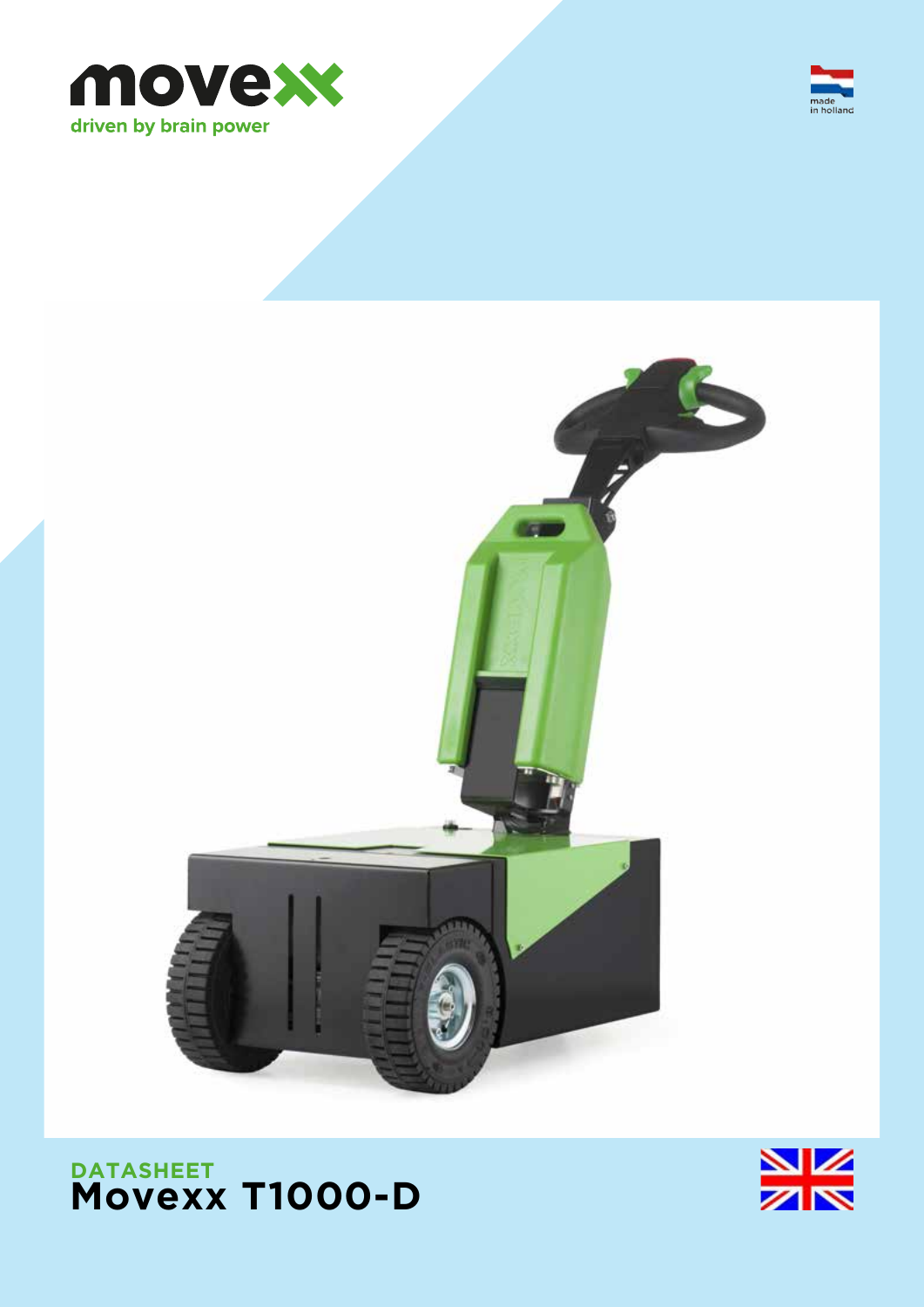# **Specifications T1000-D Dimensions T1000-D**

| Frame                   | Steel, powder coated                  |  |  |  |
|-------------------------|---------------------------------------|--|--|--|
| Drive                   | 24V DC, 300W, 100 rpm                 |  |  |  |
| Weight                  | 115 kg                                |  |  |  |
| Weight trailer          | Max. 1000 kg                          |  |  |  |
| <b>Battery</b>          | Exchangable batterypack               |  |  |  |
| Speed                   | Max. 5 km/h, freely pro-<br>grammable |  |  |  |
| Drive wheels            | Full rubber ø250x80 mm                |  |  |  |
| Width                   | 445mm                                 |  |  |  |
| Length                  | 1176mm                                |  |  |  |
| Adze height             | 750-1155mm (variable)                 |  |  |  |
| Folded                  | 770mm                                 |  |  |  |
| Noise level             | 63.8 dB                               |  |  |  |
| To use from             | -40 °C / 70 °C                        |  |  |  |
| <b>Protection class</b> | Machine IP44                          |  |  |  |





# **Pulling power T1000-D (in kg)**



\*Measured with a trolley with 2 swivelwheels and 2 fixed castors. Wheel diameter: 160mm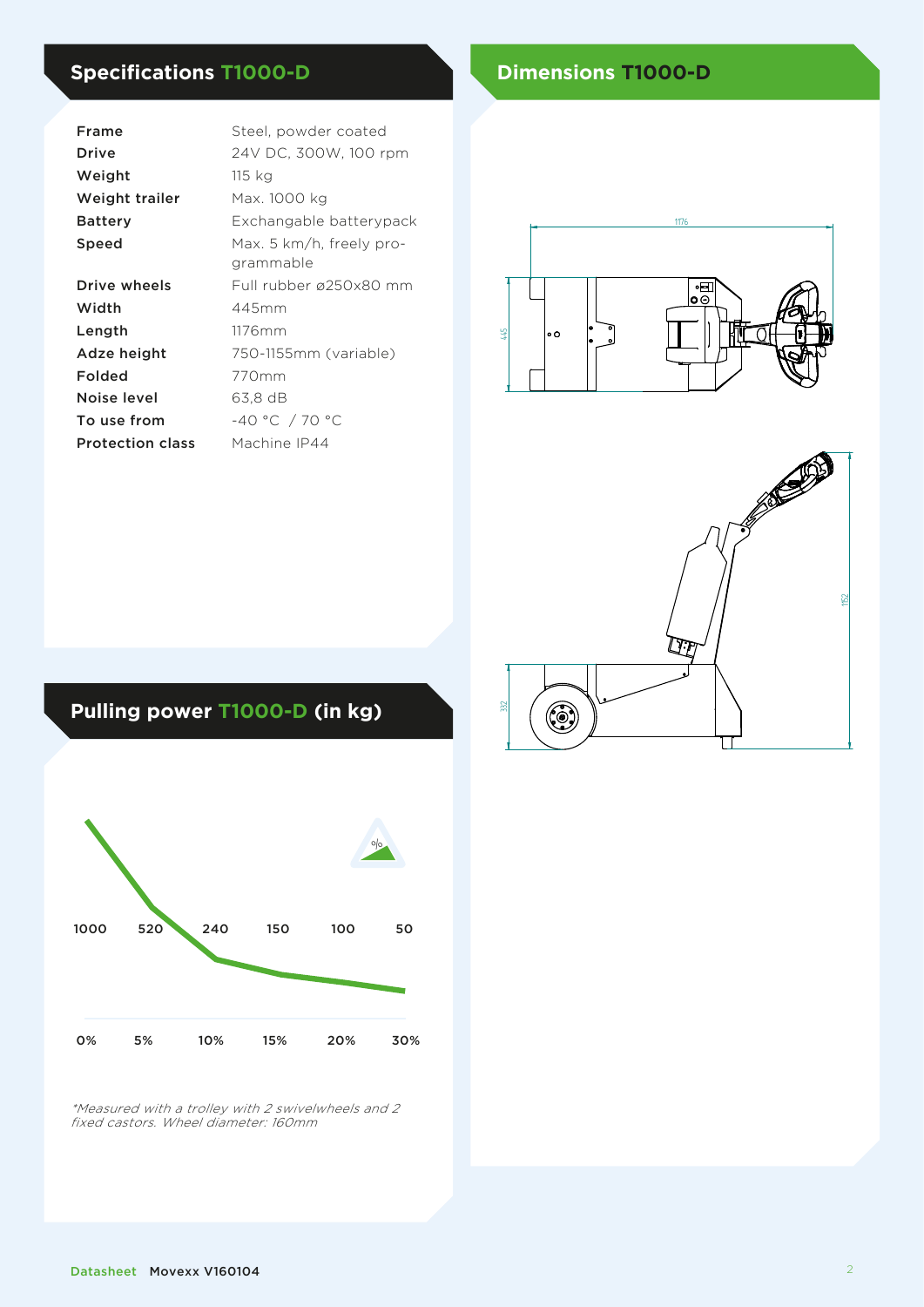## **Standard T1000-D Standard parts T1000-D**

Charger 24V 5A incl. charging cable



Item number: OPT0009

Accu mainte- nance-free AGM 24V-20Ah, 6018





Item number: OPT0110-RAL6018

Full-rubber drive wheel, black



Item number: M0248

Safety switch



Item number: Standardpart 2

2 programmable speeds

Item number: Standardpart 3

## **Standard parts T1000-D**

brake



Item number: M1032

LED battery indicator LBF318-24V

Motor T1000, without



Item number: M0123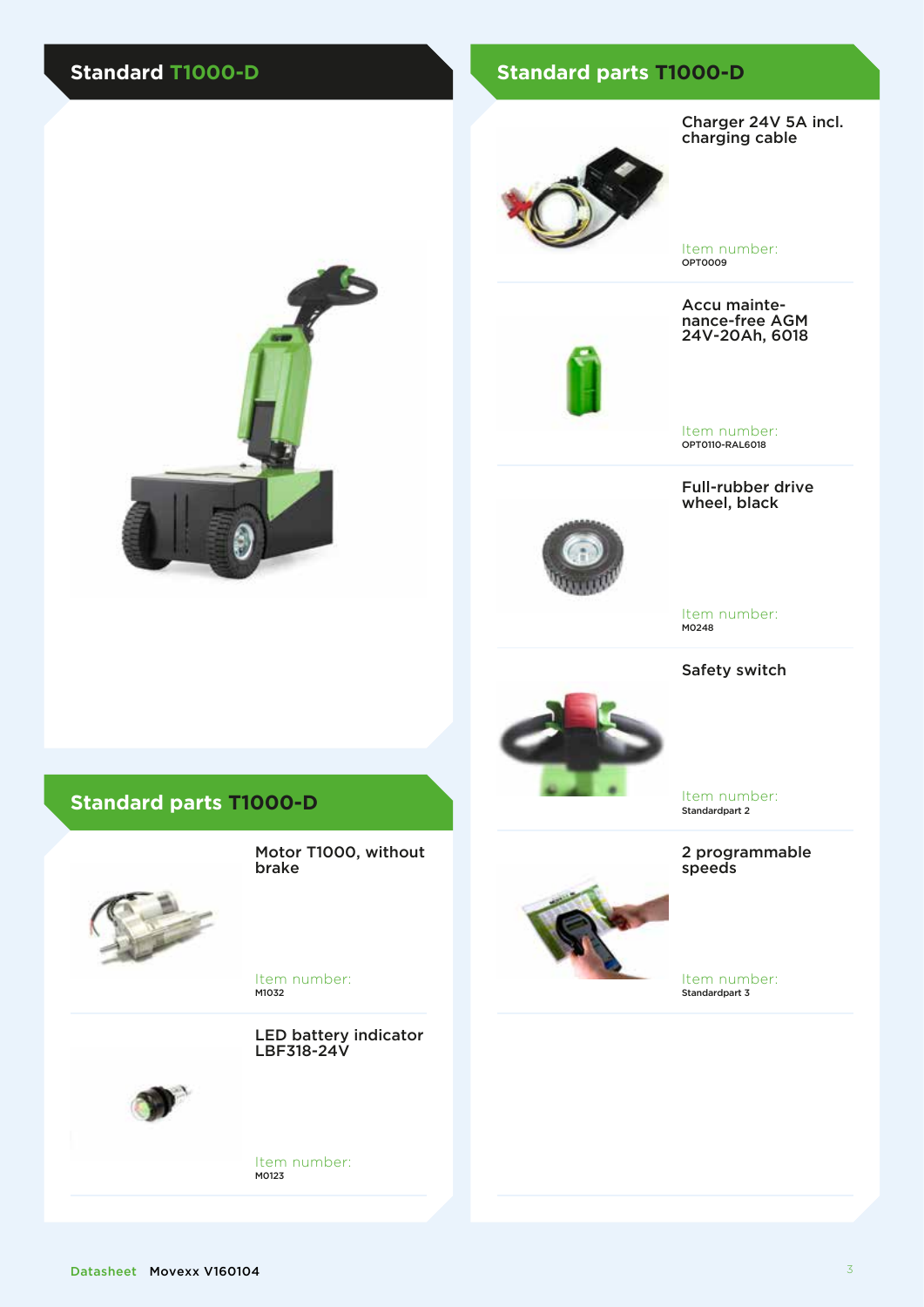Article number: OPT0030

KE

SURCHARGE Engine 420W-140RPM+BRA-

SURCHARGE Engine 530W-170RPM+BRA-<br>KE

Article number: OPT0031

Battery Lithium-Li- FePO4 25,6V-36Ah **GREEN** 



Article number: OPT0106



Battery Lith. instead Battery AGM GREEN

Including charger

Article number: OPT0107



Article number: OPT0110-RAL6018



SURCH driving wheel airtire nonmark GREY

SURCHARGE driving wheel airtire non-marking GREY

Article number: OPT0156

SURCH drive wheel airtire foamed 2b BLAC

Article number: OPT0158

SURCH driving wheel full rubber nm GREY



Article number: OPT0161

SURCHARGE driving wheel non-marking YELL

Article number: OPT0163

#### Electromagnetic parkingbrake T1000

Article number: OPT0004

Horn 90dB

Article number: OPT0045

Horn

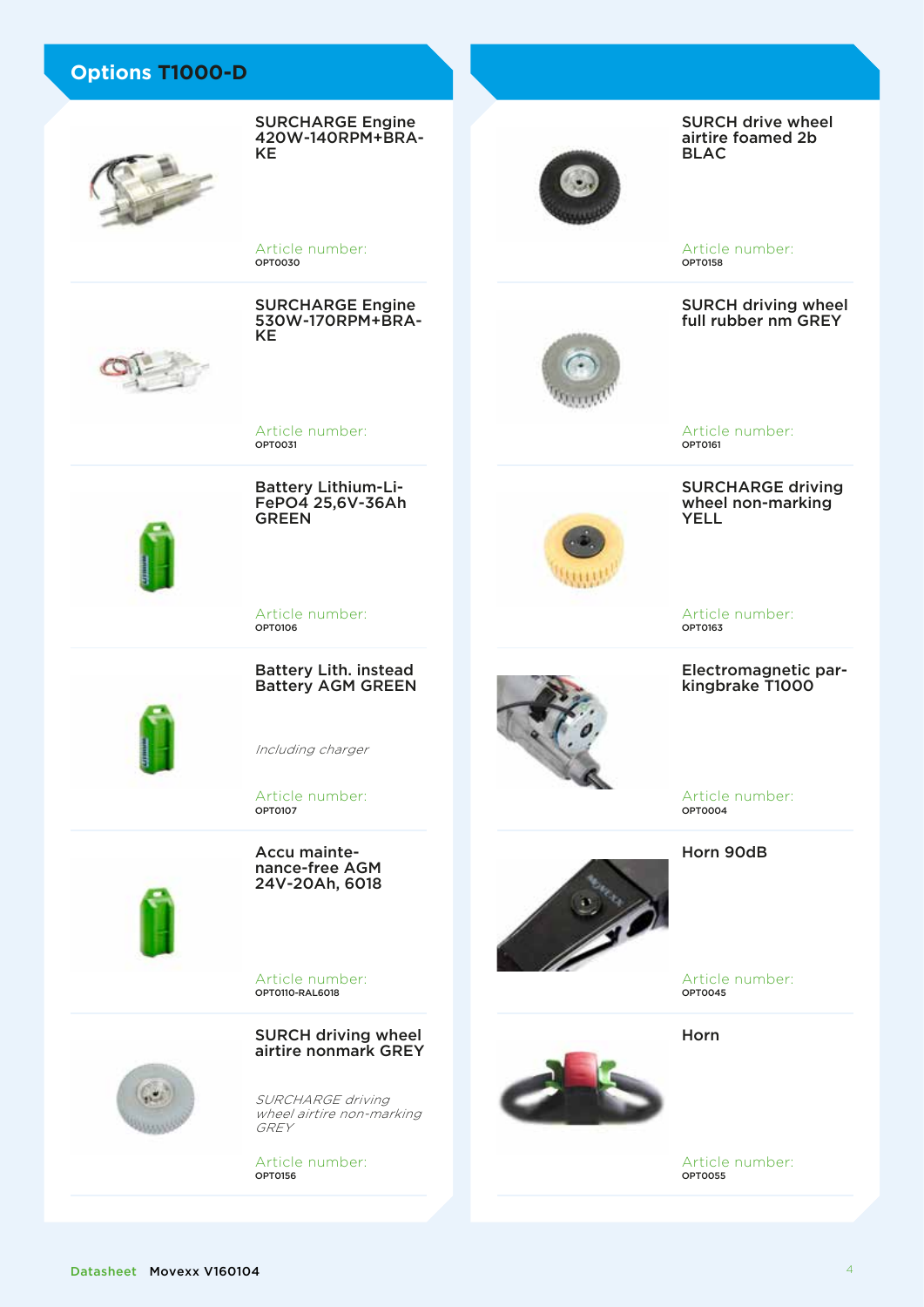Emergency stop complete

Article number:

OPT0059

Horn 103 dB

Article number: OPT0063

tiller head

OPT0076

Strobelight cast iron



Article number:

Strobelight on pole

T1000-D/T1500-D



Article number: OPT0124



Bellybutton 2-step reset

After bellybutton use off/ on switch is neccecary

Article number: OPT0168



Acoustic signal while driving

Article number: OPT0253

mover

Acoustic signal driving backwards

Article number: OPT0254

On/off switch machine

Article number: OPT0016

#### Remote

8-channel

Article number: OPT0024-5

### Radio remote

6-channel

Article number: OPT0026-5

Push Bar



Article number: OPT0048

hour counter complete

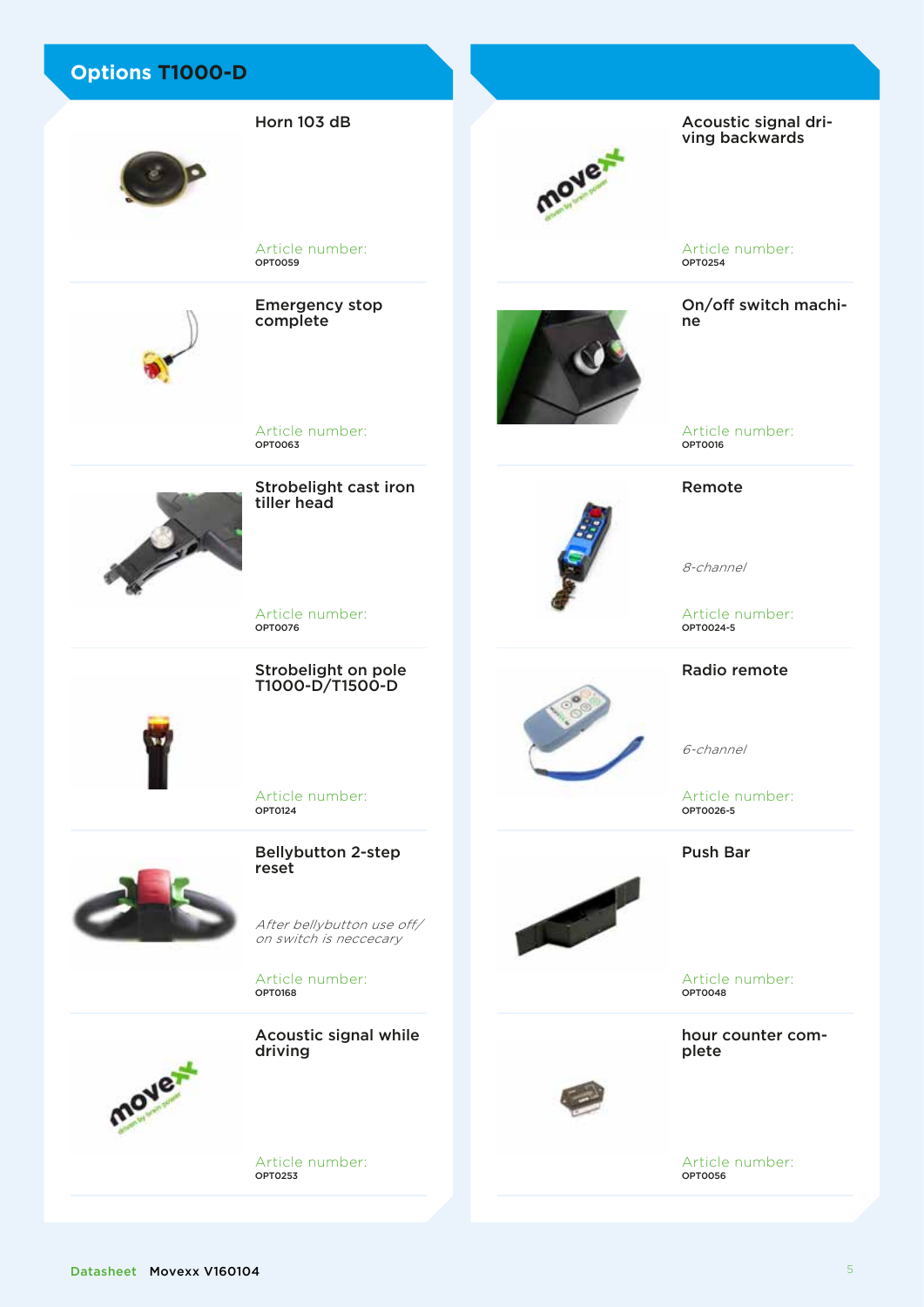



Antistatic strip





Article number: OPT0127

Document holder

Preparation electric hook

Article number: OPT0143

Ignition key unequal key

Article number: OPT0145



Ignition key equal key

Article number: OPT0146







Unequal key. Only with OPT0171

Article number: OPT0147

#### Ignition key under larger tiller head

Equal key. Only with OPT0171

Article number: OPT0148

### Tillerhead limitation



Customized programming

Article number: OPT0170

Larger Tiller-Head

Kg

With 6 switch positions

Article number: OPT0171

Maximum weight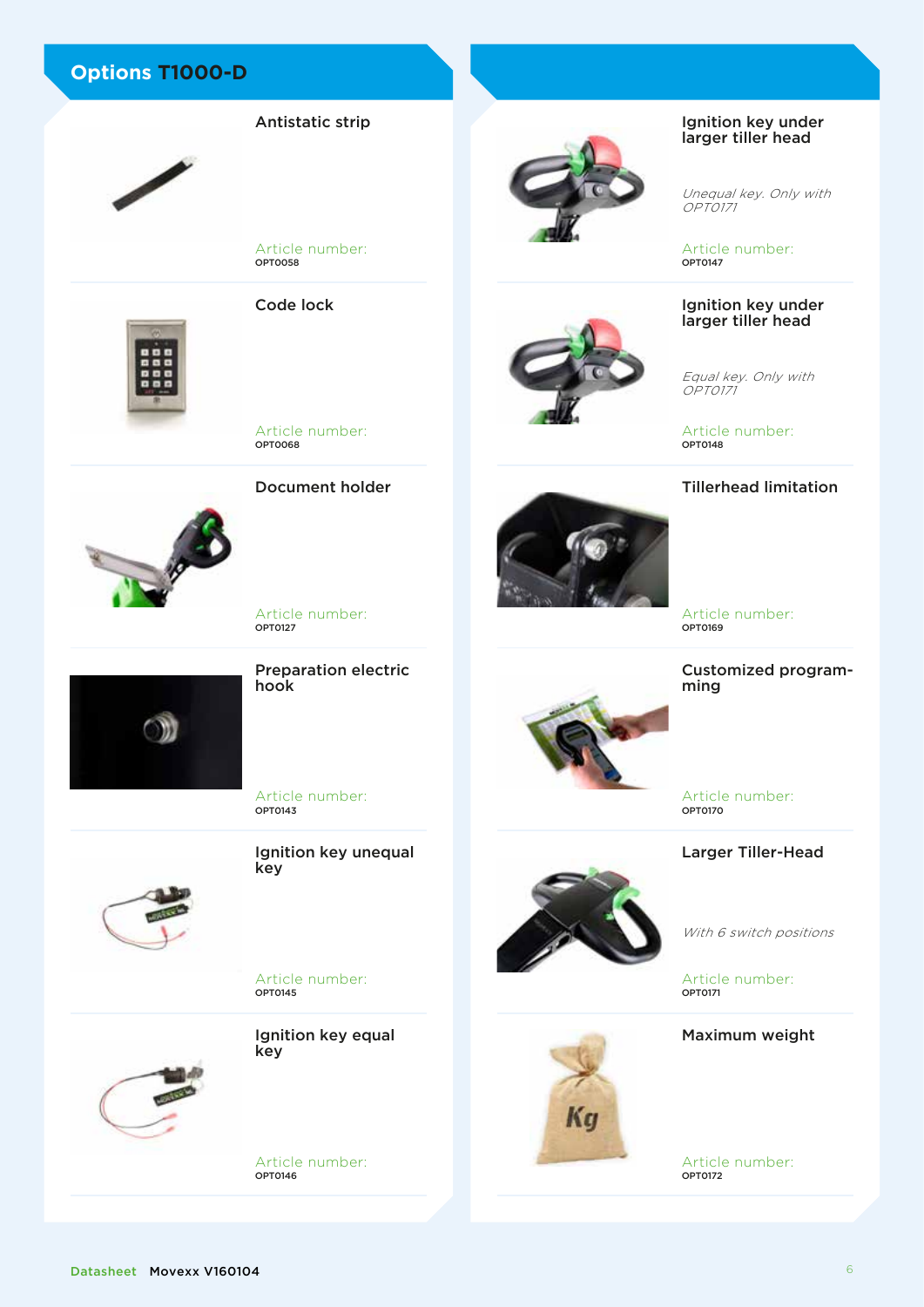

Programmer for Italsea

Article number: D0003



Charger unit for 1 AGM battery

Article number: OPT0015

Charging Station for 1 Lithium battery



Article number: OPT0023

Charging station for 5 Lithium batteries

Charging Station for 6 AGM Batteries

Article number: OPT0115

Adaptor fo 2 wheel bin's

Article number: OPT0151

# Locking module char- ging Station 6 units

Locking module charging Eberning modale end<br>Station with 6 units

Article number: OPT0152

#### Surcharge single charging station



Article number: OPT0261

Folding Hook, diame-<br>ter 16



Article number:<br> **H0128-D16** 

Folding Hook, diameter 20



Article number: H0128-D20



Article number: OPT0029

batteries



Charging station for 5

Article number: OPT0039



U-Frame for waste container 1000/1100L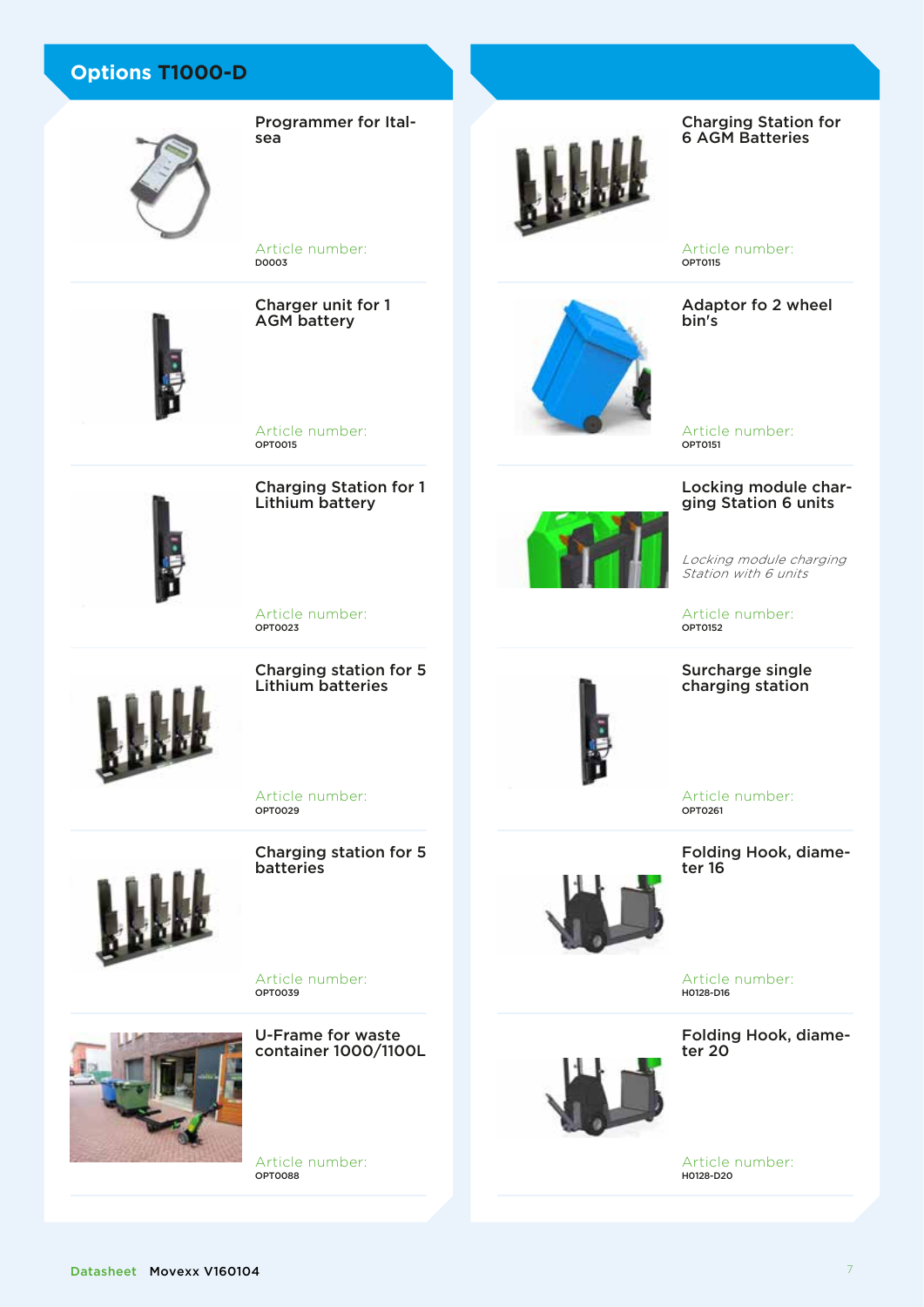

Folding Hook, diameter 25



Electric lifting module for Hooks

Article number: OPT0050

Folding hook for flower trolleys



Re

Support for exchan- geable hook

Article number: OPT0122

Electrical locking module for hook

Article number: OPT0129

Automatic trailer coupling

Article number: OPT0200

Basemodule, spring, bolt en counterplate

Article number: OPT0203

Folding Hook, diameter 32

Article number:

H0128-D25

Article number:<br>**но128-D32** 

Folding Hook, diame- ter 35



Article number:<br>**но128-р35** 

Basic hook 90°



Article number:

Articulated "quick-change" hook

Article number: H7090

Hook Straightener



Article number: OPT0012



H7030



Datasheet Movexx V160104

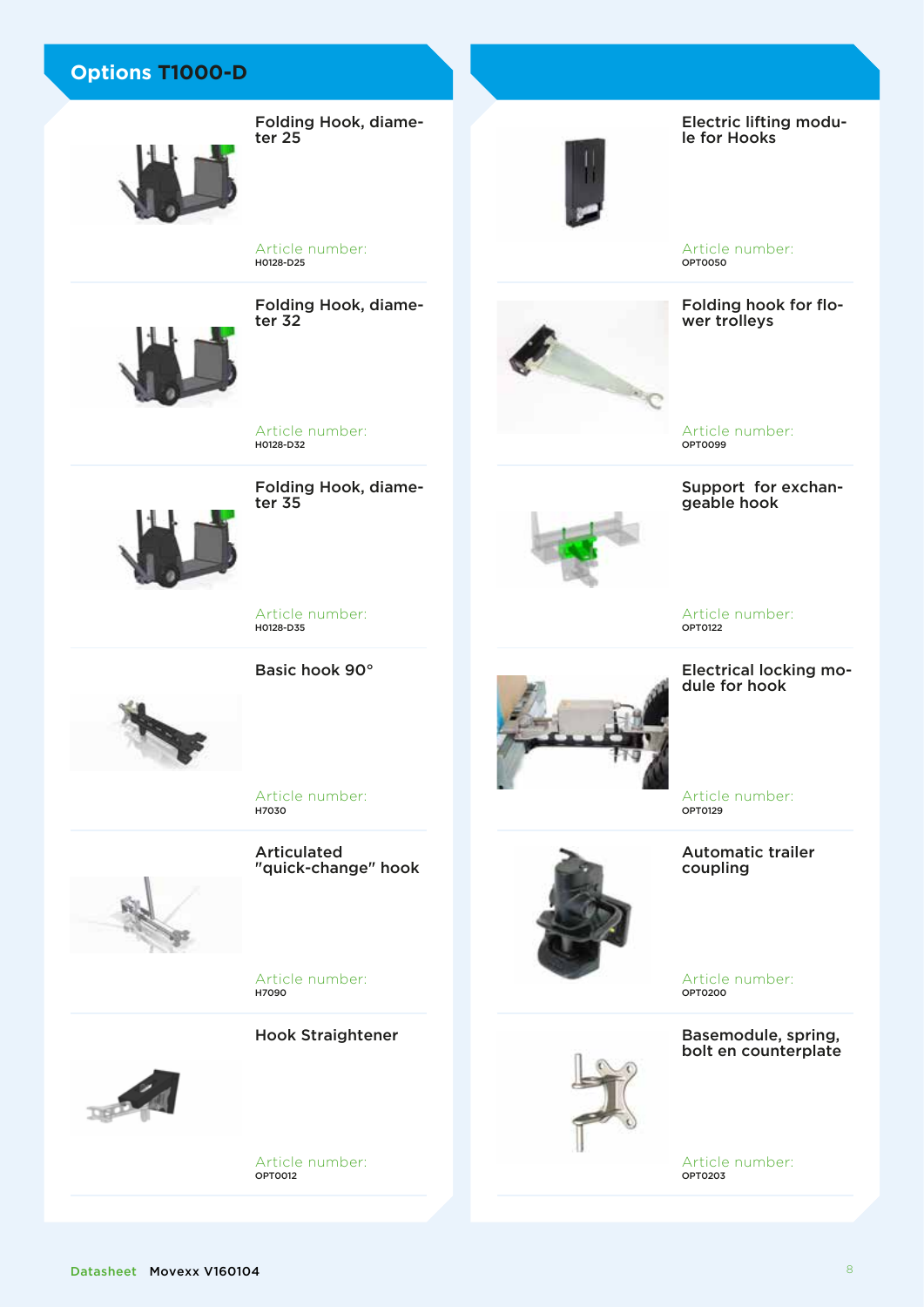

Locking Module manual

Article number: OPT0221





Article number:<br>**opto197** 

Jacket Movexx size L



Article number:<br>**орто198** 



Jacket Movexx size XL

Article number:<br>**орто199** 



Movexx Parking label

Article number:<br>**opto245** 



Sticker Movexx Inside